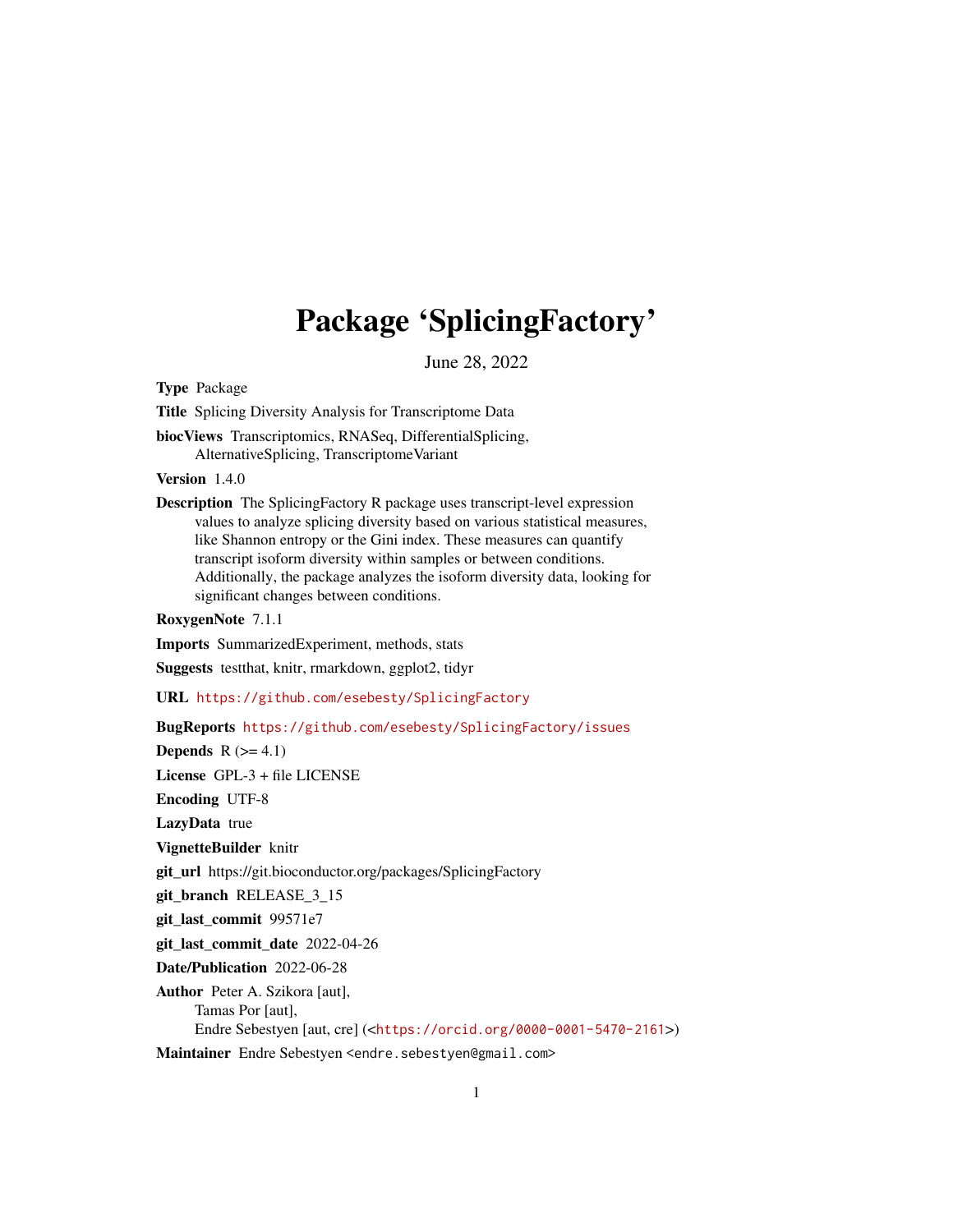## <span id="page-1-0"></span>R topics documented:

| Index |                                                                         | 13 |
|-------|-------------------------------------------------------------------------|----|
|       |                                                                         |    |
|       |                                                                         |    |
|       | label shuffling expansion is expansional interview in the state of $10$ |    |
|       |                                                                         |    |
|       |                                                                         |    |
|       |                                                                         |    |
|       |                                                                         |    |
|       |                                                                         |    |
|       |                                                                         |    |
|       |                                                                         |    |
|       |                                                                         |    |

calculate\_difference *Calculate splicing diversity changes between two conditions.*

## Description

Calculate splicing diversity changes between two conditions.

## Usage

```
calculate_difference(
 x,
 samples,
 control,
 method = "mean",test = "wilcoxon",
 randomizations = 100,
 pcorr = "BH",
 assayno = 1,verbose = FALSE,
  ...
)
```
## Arguments

| $\mathsf{x}$ | A SummarizedExperiment with splicing diversity values for each gene in each<br>sample or a data. frame with gene names in the first column and splicing diver-<br>sity values for each sample in additional columns.                                                                                                                                  |
|--------------|-------------------------------------------------------------------------------------------------------------------------------------------------------------------------------------------------------------------------------------------------------------------------------------------------------------------------------------------------------|
| samples      | A vector of length one, specifying the column name of the colData annotation<br>column from the SummarizedExperiment object, that should be used as the<br>category column or a character vector with an equal length to the number of<br>columns in the input dataset, specifying the category of each sample in the case<br>of a data. frame input. |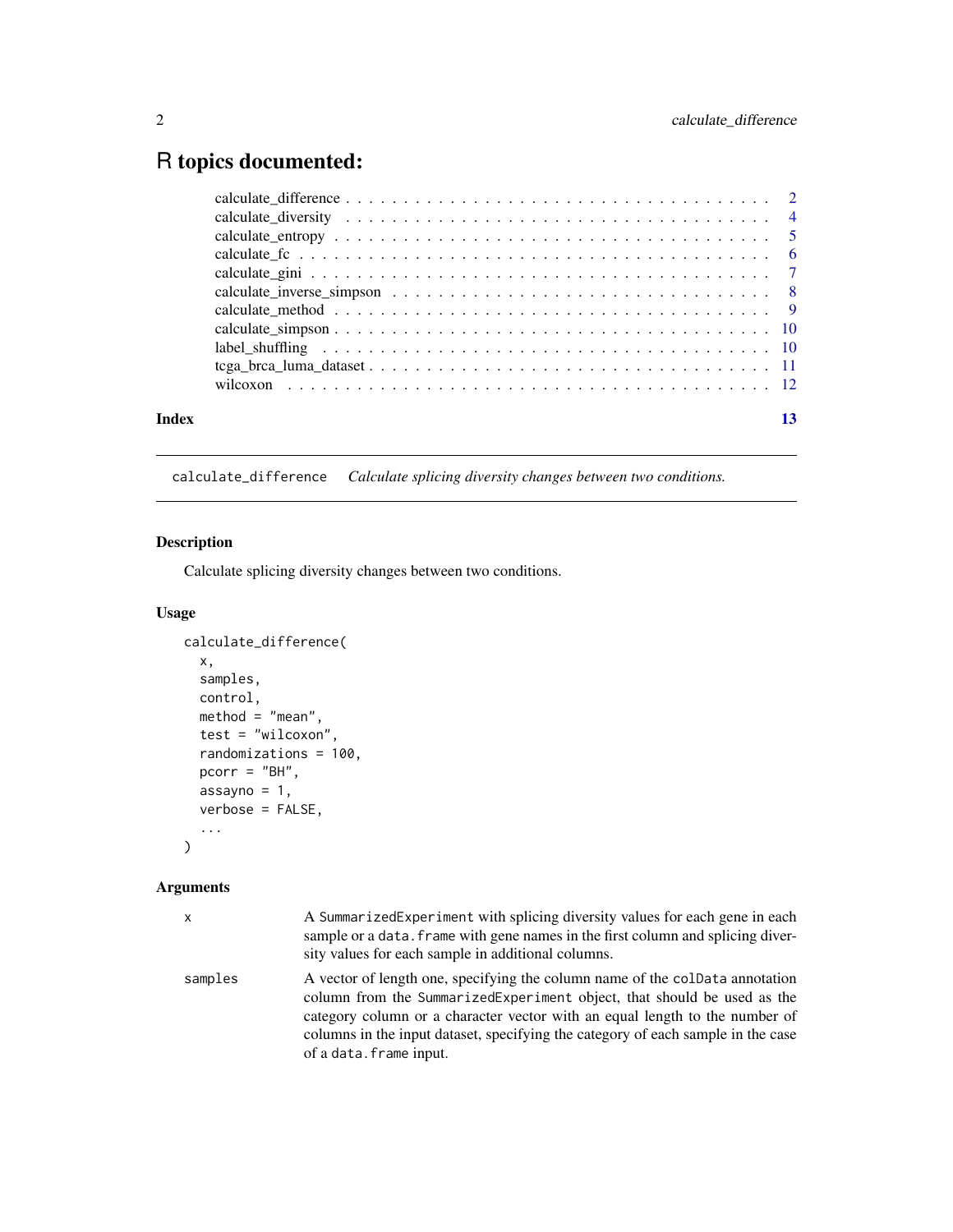| control    | Name of the control sample category, defined in the samples vector, e.g. control<br>$=$ 'Normal' or control $=$ 'WT'.                                         |
|------------|---------------------------------------------------------------------------------------------------------------------------------------------------------------|
| method     | Method to use for calculating the average splicing diversity value in a condition.<br>Can be 'mean' or 'median'.                                              |
| test       | Method to use for p-value calculation: use 'wilcoxon' for Wilcoxon rank sum<br>test or 'shuffle' for a label shuffling test.                                  |
|            | randomizations Number of random shuffles, used for the label shuffling test (default $= 100$ ).                                                               |
| pcorr      | P-value correction method applied to the Wilcoxon rank sum test or label shuf-<br>fling test results, as defined in the p. adjust function.                   |
| assayno    | An integer value. In case of multiple assays in a Summarized Experiment input,<br>the argument specifies the assay number to use for difference calculations. |
| verbose    | If TRUE, the function will print additional diagnostic messages.                                                                                              |
| $\ddots$ . | Further arguments to be passed on for other methods.                                                                                                          |

## Details

The function calculates diversity changes between two sample conditions. It uses the output of the diversity calculation function, which is a SummarizedExperiment object of splicing diversity values. Additionally, it can use a data.frame as input, where the first column contains gene names, and all additional columns contain splicing diversity values for each sample. A vector of sample conditions also serves as input, used for aggregating the samples by condition.

It calculates the mean or median of the splicing diversity data per sample condition, the difference of these values and the log2 fold change of the two conditions. Furthermore, the user can select a statistical method to calculate the significance of the changes. The p-values and adjusted p-values are calculated using a Wilcoxon sum rank test or label shuffling test.

The function will exclude genes of low sample size from the significance calculation, depending on which statistical test is applied.

#### Value

A data.frame with the mean or median values of splicing diversity across sample categories and all samples, log2(fold change) of the two different conditions, raw and corrected p-values.

#### Examples

```
# data.frame with splicing diversity values
x \leq data.frame(Genes = letters[seq_len(10)], matrix(runif(80), ncol = 8))
# sample categories
samples <- c(rep('Healthy', 4), rep('Pathogenic', 4))
# To calculate the difference of splicing diversity changes between the
# 'Healthy' and 'Pathogenic' condition together with the significance values,
# using mean and Wilcoxon rank sum test, use:
```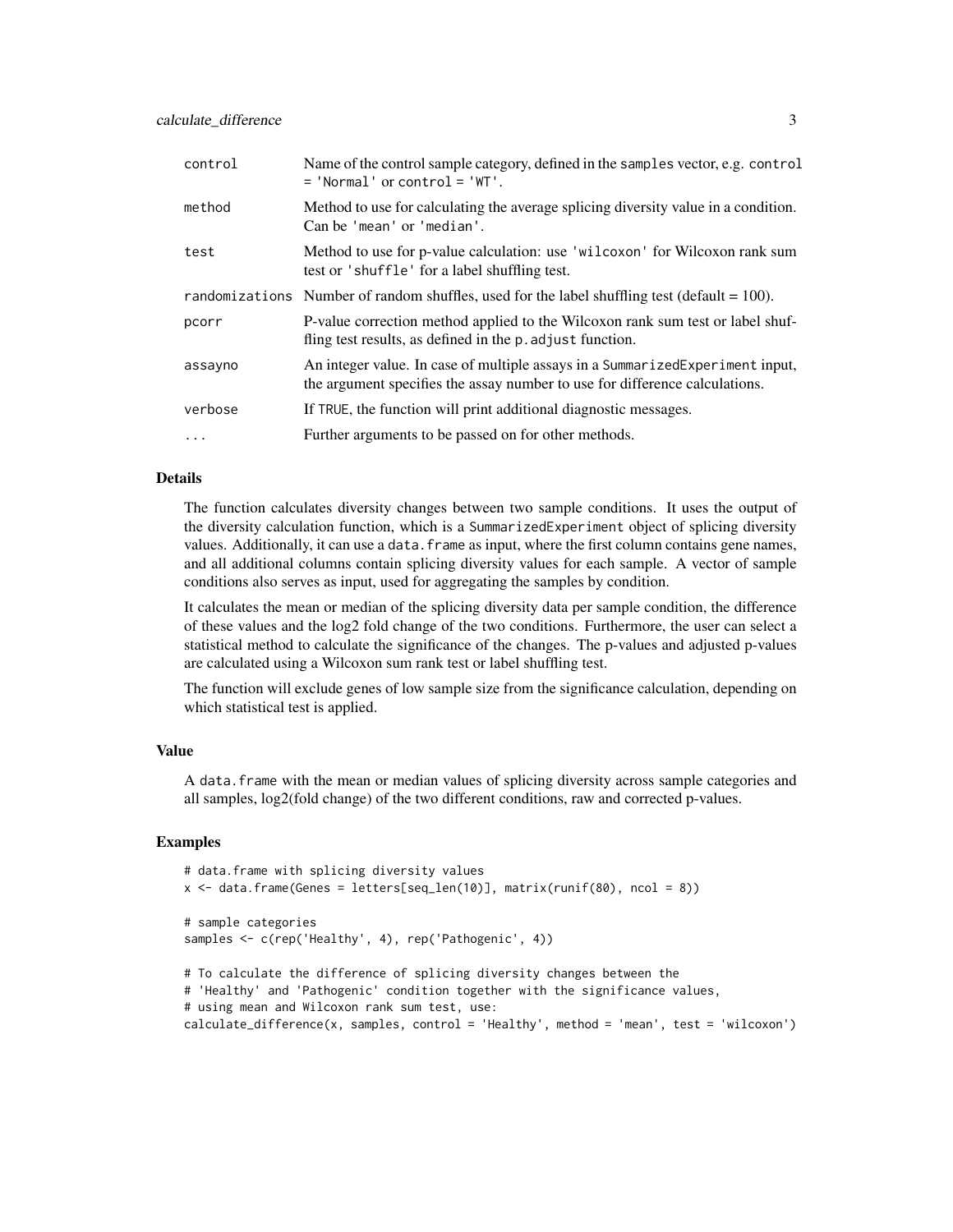<span id="page-3-0"></span>calculate\_diversity *Main function for calculating splicing diversity*

## Description

Main function for calculating splicing diversity

#### Usage

```
calculate_diversity(
  x,
  genes = NULL,
  method = "laplace",
  norm = TRUE,tpm = FALSE,
  assayno = 1,
  verbose = FALSE
\mathcal{L}
```
#### Arguments

| X       | A numeric matrix, data. frame, tximport list, DGEList, SummarizedExperiment<br>or ExpressionSet.                                                                                                                                                              |
|---------|---------------------------------------------------------------------------------------------------------------------------------------------------------------------------------------------------------------------------------------------------------------|
| genes   | Character vector with equal length to the number of rows of the input dataset<br>with transcript-level expression values. The values in x are grouped into genes<br>based on this vector.                                                                     |
| method  | Method to use for splicing diversity calculation, including naive entropy (naive),<br>Laplace entropy (laplace), Gini index (gini), Simpson index (simpson) and<br>inverse Simpson index (invsimpson). The default method is Laplace entropy.                 |
| norm    | If TRUE, the entropy values are normalized to the number of transcripts for each<br>gene. The normalized entropy values are always between 0 and 1. If FALSE,<br>genes cannot be compared to each other, due to possibly different maximum<br>entropy values. |
| tpm     | In the case of a tximport list, TPM values or raw read counts can serve as an<br>input. If TRUE, TPM values will be used, if FALSE, read counts will be used.                                                                                                 |
| assayno | An integer value. In case of multiple assays in a SummarizedExperiment input,<br>the argument specifies the assay number to use for diversity calculations.                                                                                                   |
| verbose | If TRUE, the function will print additional diagnostic messages, besides the warn-<br>ings and errors.                                                                                                                                                        |

## Details

The function is intended to process transcript-level expression data from RNA-seq or similar datasets. Given a N x M matrix or similar data structure, where the N rows are transcripts and the M columns are samples, and a vector of gene ids, used for aggregating the transcript level data, the function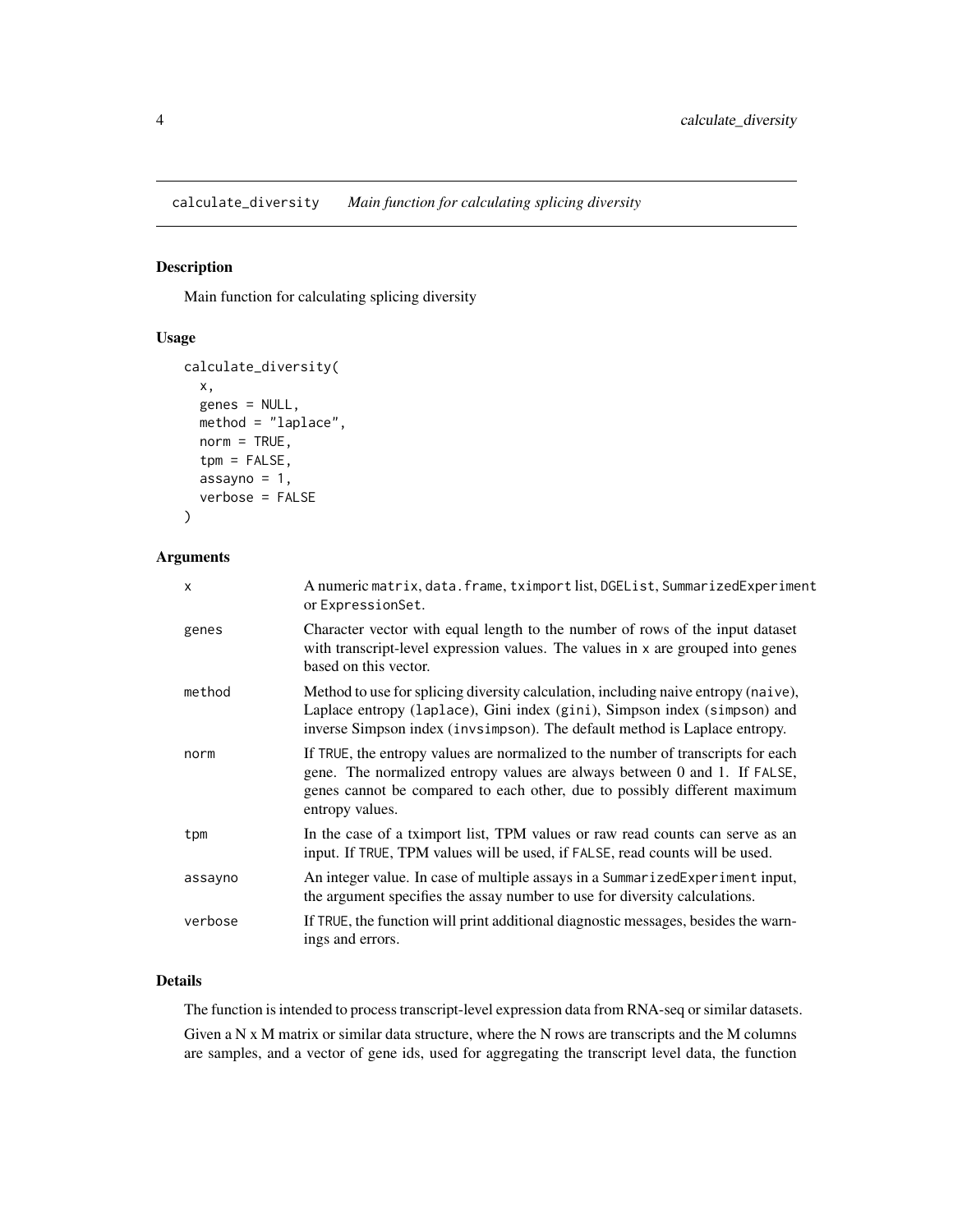<span id="page-4-0"></span>calculates transcript diversity values for each gene in each sample. These diversity values can be used to investigate the dominance of a specific transcript for a gene, the diversity of transcripts in a gene, and analyze changes in diversity.

There are a number of diversity values implemented in the package. These include the following:

- Naive entropy: Shannon entropy using the transcript frequencies as probabilities. 0 entropy means a single dominant transcript, higher values mean a more diverse set of transcripts for a gene.
- Laplace entropy: Shannon entropy where the transcript frequencies are replaced by a Bayesian estimate, using Laplace's prior.
- Gini index: a measure of statistical dispersion originally used in economy. This measurement ranges from 0 (complete equality) to 1 (complete inequality). A value of 1 (complete inequality) means a single dominant transcript.
- Simpson index: a measure of diversity, characterizing the number of different species (transcripts of a gene) in a dataset. Originally, this measurement calculates the probability that randomly selected individuals belong to different species. Simpson index ranges between 0 and 1; the higher the value, the higher the diversity.
- Inverse Simpson index: Similar concept as the Simpson index, although a higher inverse-Simpson index means greater diversity. It ranges between 1 and the total number of transcripts for a gene.

The function can calculate the gene level diversity index using any kind of expression measure, including raw read counts, FPKM, RPKM or TPM values, although results may vary.

## Value

Gene-level splicing diversity values in a SummarizedExperiment object.

## Examples

```
# matrix with RNA-seq read counts
x \le matrix(rpois(60, 10), ncol = 6)
colnames(x) <- paste0("Sample", 1:6)
# gene names used for grouping the transcript level data
gene <- c(rep("Gene1", 3), rep("Gene2", 2), rep("Gene3", 3), rep("Gene4", 2))
# calculating normalized Laplace entropy
result <- calculate_diversity(x, gene, method = "laplace", norm = TRUE)
```

| calculate_entropy | Calculate entropy for a vector of transcript-level expression values of |
|-------------------|-------------------------------------------------------------------------|
|                   | one gene.                                                               |

#### **Description**

Calculate entropy for a vector of transcript-level expression values of one gene.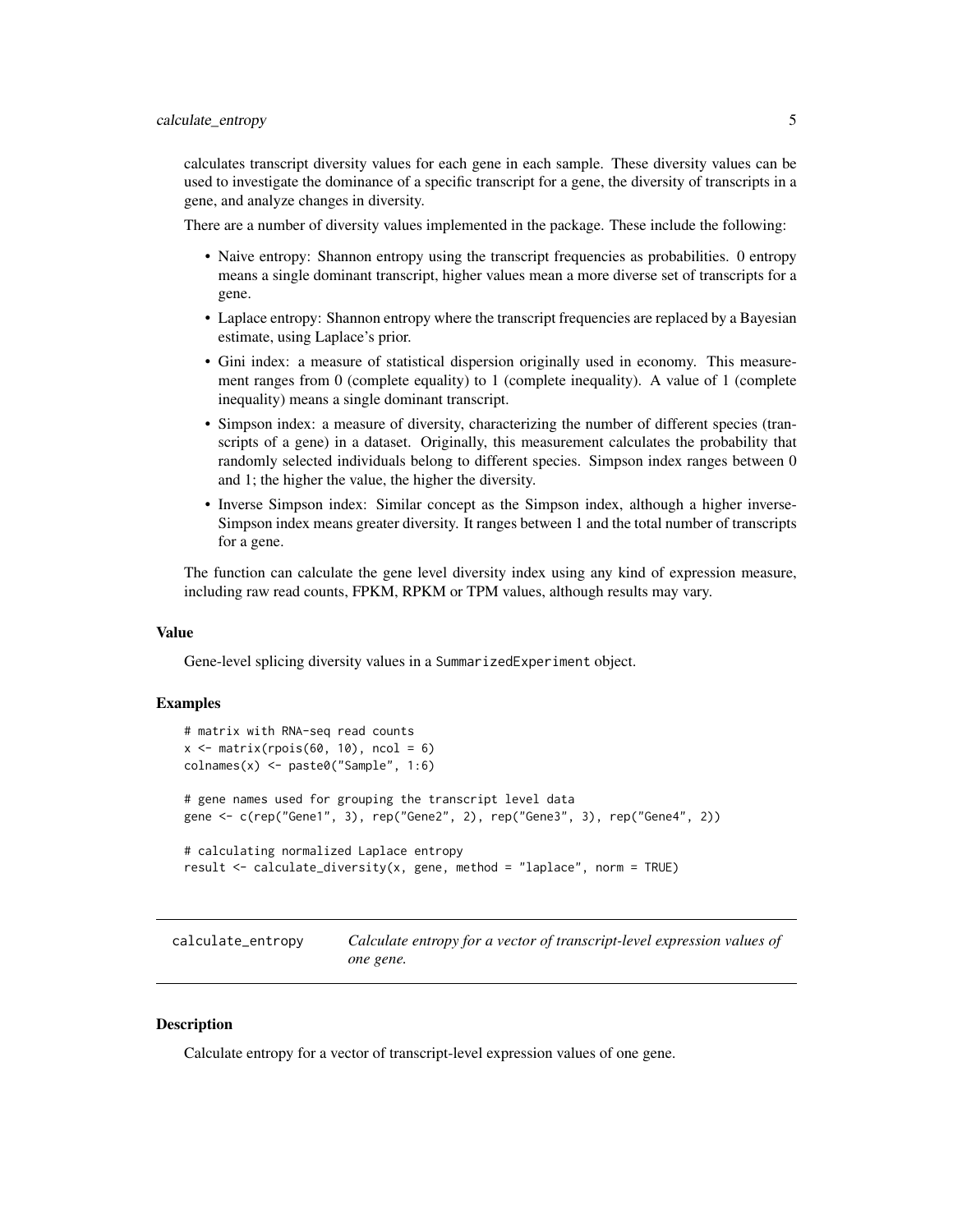#### <span id="page-5-0"></span>Usage

calculate\_entropy(x, norm = TRUE, pseudocount =  $\theta$ )

#### Arguments

| $\mathsf{x}$ | Vector of expression values.                                                                                                                                                                                                                                  |
|--------------|---------------------------------------------------------------------------------------------------------------------------------------------------------------------------------------------------------------------------------------------------------------|
| norm         | If TRUE, the entropy values are normalized to the number of transcripts for each<br>gene. The normalized entropy values are always between 0 and 1. If FALSE,<br>genes cannot be compared to each other, due to possibly different maximum<br>entropy values. |
| pseudocount  | Pseudocount added to each transcript expression value. Default is 0, while<br>Laplace entropy uses a pseudocount of 1.                                                                                                                                        |

## Details

The function calculates an entropy value as part of different diversity calculations. Given a vector of transcript-level expression values of a gene, this function characterizes the diversity of splicing isoforms for a gene. If there only a single transcript, the diversity value will be NaN, as it cannot be calculated. If the expression of the given gene is 0, the diversity value will be NA.

#### Value

A single gene-level entropy value.

#### Examples

```
# read counts for the transcripts of a single gene with 5 transcripts
x \le rnbinom(5, size = 10, prob = 0.4)
# calculate non-normalized naive entropy value
entropy <- calculate_entropy(x, norm = FALSE)
# calculate Laplace-entropy, also normalized for transcript number
# (the default)
norm_laplace_entropy <- calculate_entropy(x, pseudocount = 1)
```
calculate\_fc *Calculate splicing diversity changes between two conditions.*

#### Description

Calculate splicing diversity changes between two conditions.

#### Usage

```
calculate_f c(x, samples, control, method = "mean")
```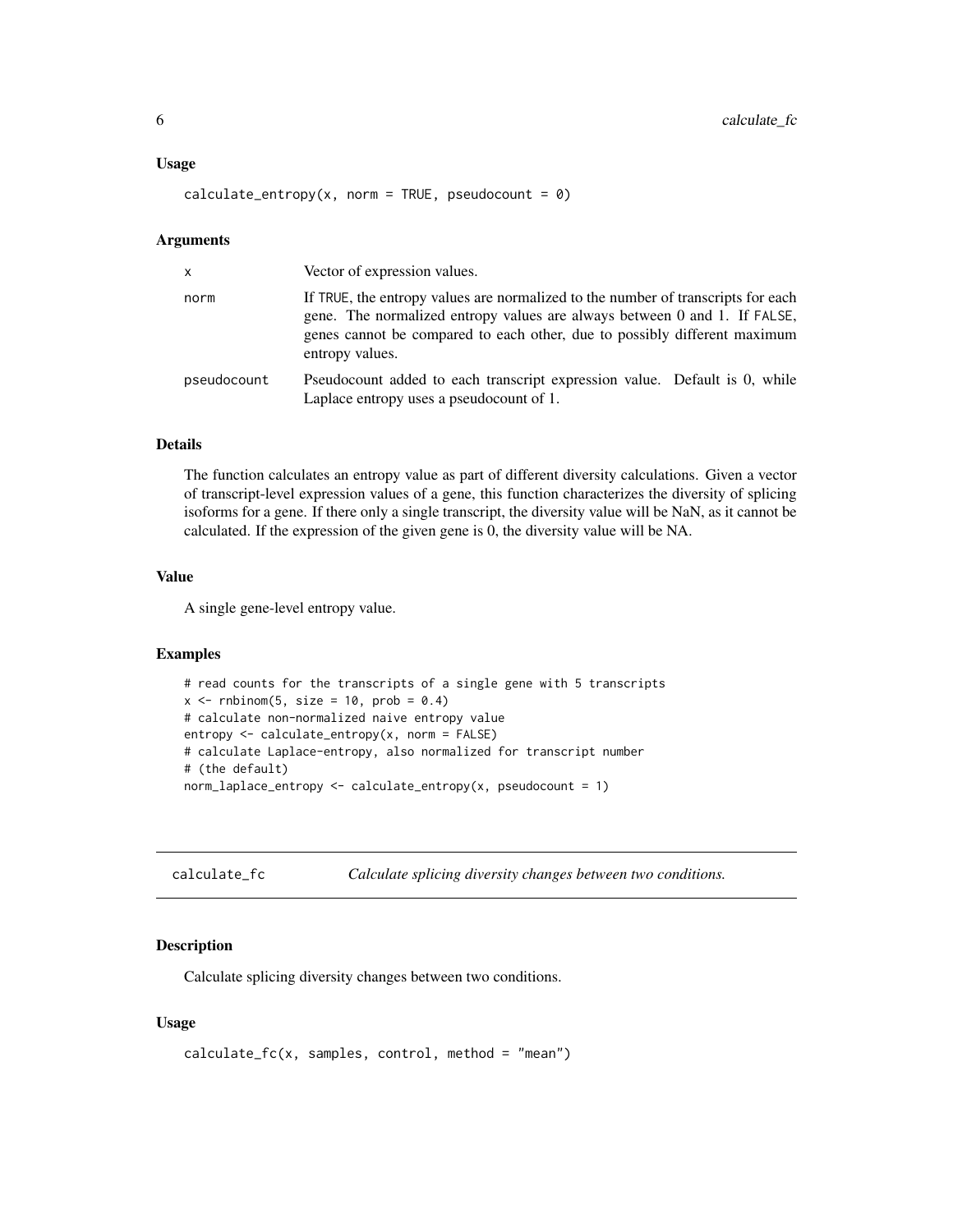## <span id="page-6-0"></span>calculate\_gini 7

#### **Arguments**

| $\mathsf{x}$ | A matrix with the splicing diversity values.                                                                                    |
|--------------|---------------------------------------------------------------------------------------------------------------------------------|
| samples      | Character vector with an equal length to the number of columns in the input<br>dataset, specifying the category of each sample. |
| control      | Name of the control sample category, defined in the samples vector, e.g. control<br>$=$ 'Normal' or control $=$ 'WT'.           |
| method       | Method to use for calculating the average splicing diversity value in a condition.<br>Can be 'mean' or 'median'.                |

## Details

The function uses a matrix of splicing diversity values in order to calculate mean or median differences and log2 fold changes between two conditions.

#### Value

A data.frame with mean or median value of splicing diversity across sample categories, the difference between these values and the log2 fold change values.

| calculate_gini | Calculate Gini coefficient for a vector of transcript-level expression |
|----------------|------------------------------------------------------------------------|
|                | values of one gene.                                                    |

## Description

Calculate Gini coefficient for a vector of transcript-level expression values of one gene.

#### Usage

```
calculate_gini(x)
```
#### Arguments

x Vector of expression values.

#### Details

The function calculates a Gini coefficient as part of different diversity calculations. Given a vector of transcript-level expression values of a gene, this function characterize the diversity of splicing isoforms for a gene. If there only one single transcript, the resulted index will be NaN, as diversity cannot be calculated. If the expression of the given gene is 0, the diversity index will be NA.

## Value

A single gene-level Gini coefficient.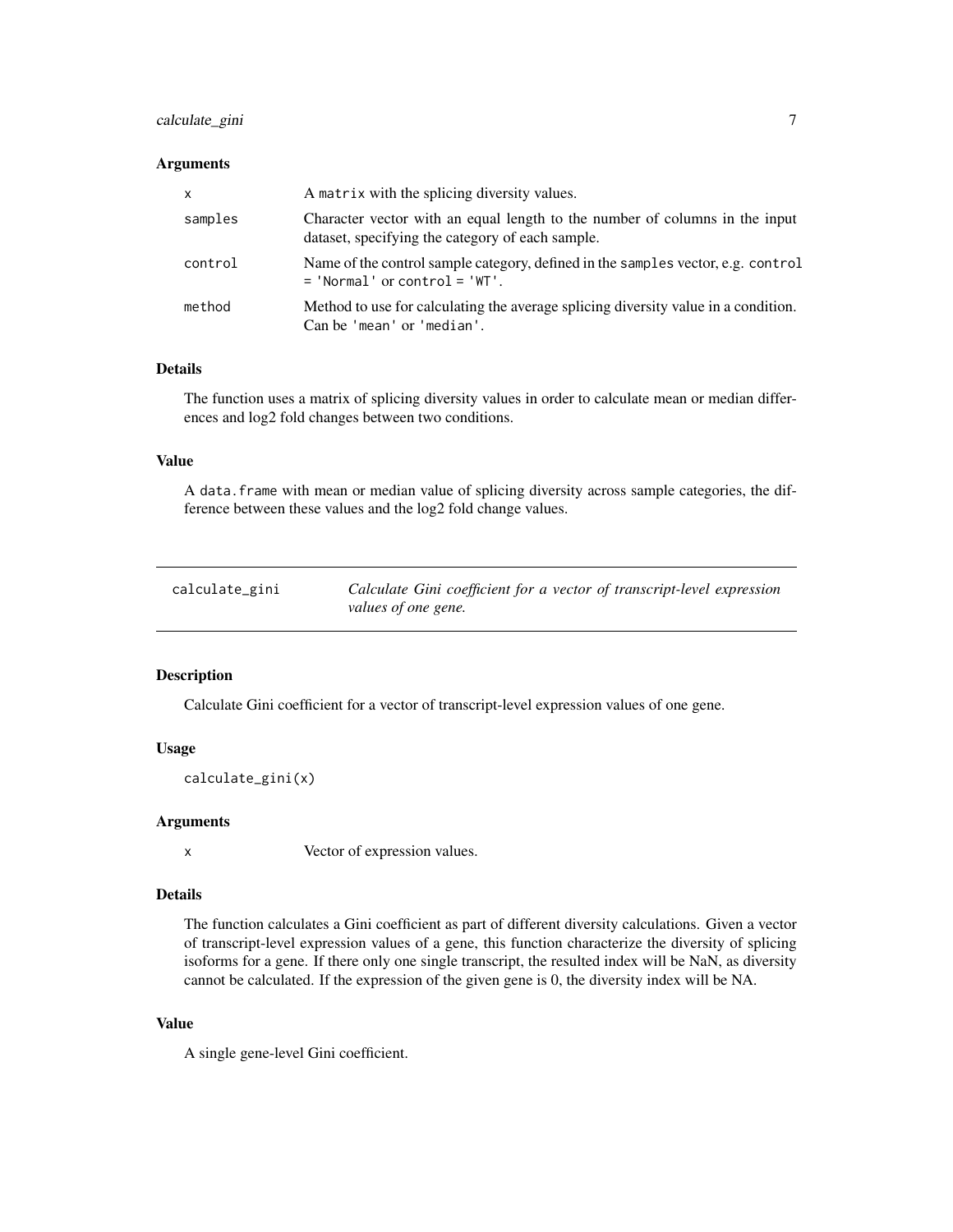#### Examples

```
# read counts for the transcripts of a single gene with 5 transcripts
x \le rnbinom(5, size = 10, prob = 0.4)
# calculate Gini index
gini <- calculate_gini(x)
```
calculate\_inverse\_simpson

*#' Calculate inverse Simpson index for a vector of transcript-level expression values of one gene.*

## Description

#' Calculate inverse Simpson index for a vector of transcript-level expression values of one gene.

#### Usage

calculate\_inverse\_simpson(x)

#### Arguments

x Vector of expression values.

## Details

The function calculates an inverse Simpson index as part of different diversity calculations. Given a vector of transcript-level expression values of a gene, this function characterize the diversity of splicing isoforms for a gene. If there only one single transcript, the resulted index will be NaN, as diversity cannot be calculated. If the expression of the given gene is 0, the diversity index will be NA.

#### Value

A single gene-level inverse Simpson index.

#### Examples

```
# read counts for the transcripts of a single gene with 5 transcripts
x \le - rnbinom(5, size = 10, prob = 0.4)
# calculate inverse Simpson index
invsimpson <- calculate_inverse_simpson(x)
```
<span id="page-7-0"></span>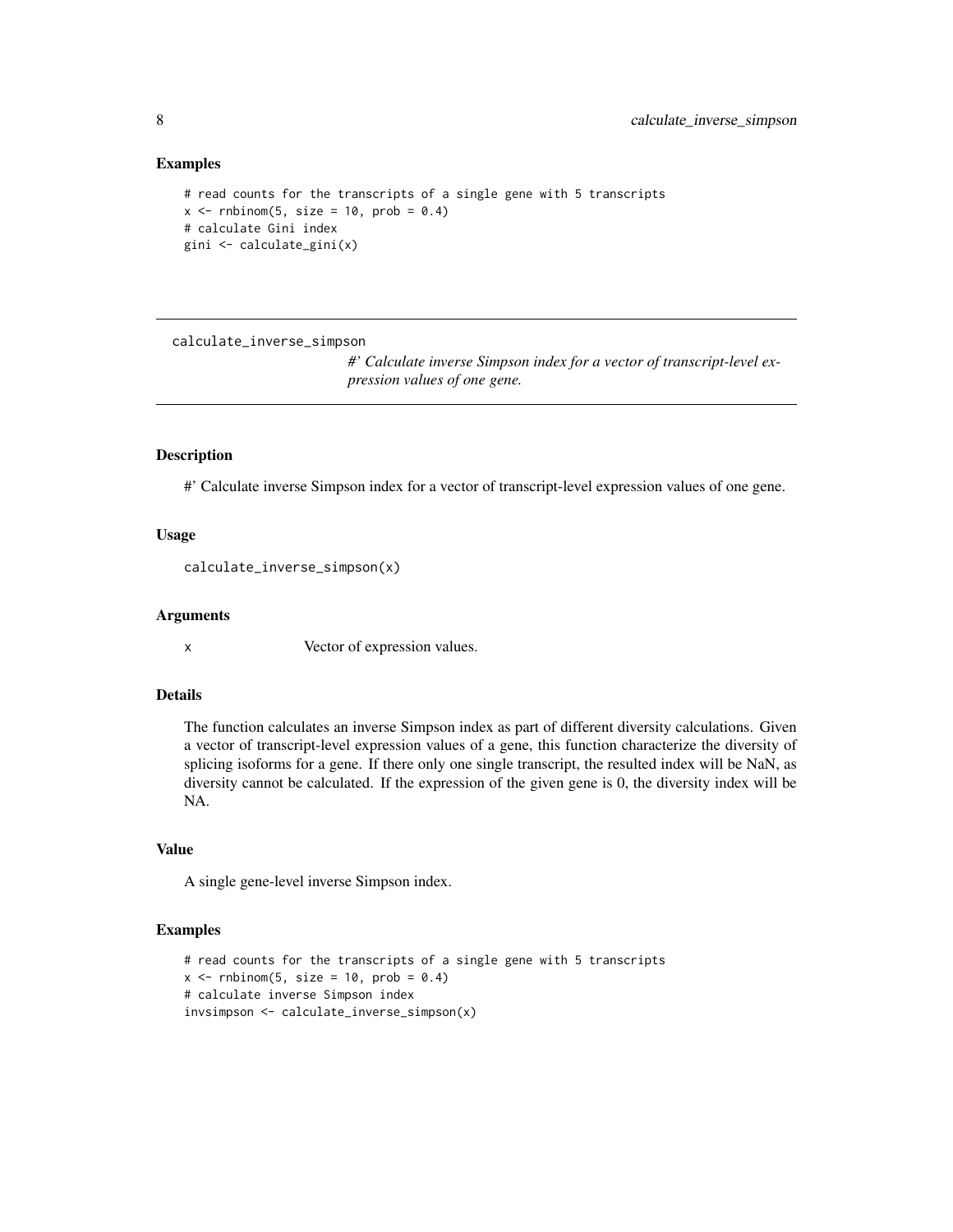<span id="page-8-0"></span>calculate\_method *Calculate diversity values for a matrix of transcripts.*

### Description

Calculate diversity values for a matrix of transcripts.

#### Usage

```
calcutate_method(x, genes, method, norm = TRUE, verbose = FALSE)
```
#### Arguments

| $\mathsf{x}$ | An input matrix, or data. frame containing transcript-level expression values.                                                                                                                                                                                |
|--------------|---------------------------------------------------------------------------------------------------------------------------------------------------------------------------------------------------------------------------------------------------------------|
| genes        | Character vector with equal length to the number of rows of the input dataset<br>with transcript-level expression values. The values in x are grouped into genes<br>based on this vector.                                                                     |
| method       | Method to use for splicing diversity calculation, including naive entropy (naive),<br>Laplace entropy (laplace), Gini index (gini), Simpson index (simpson) and<br>inverse Simpson index (invsimpson). The default method is Laplace entropy.                 |
| norm         | If TRUE, the entropy values are normalized to the number of transcripts for each<br>gene. The normalized entropy values are always between 0 and 1. If FALSE,<br>genes cannot be compared to each other, due to possibly different maximum<br>entropy values. |
| verbose      | If TRUE, the function will print additional diagnostic messages, besides the warn-<br>ings and errors.                                                                                                                                                        |

## Details

The function calculates diversity values on a matrix of transcript-level expression values, aggregated by the genes defined in the genes parameter.

## Value

Gene-level splicing diversity values in a data. frame, where each row belongs to a gene and each column belongs to a sample from the data, in addition to the first column, containing gene names, given in the 'genes' parameter.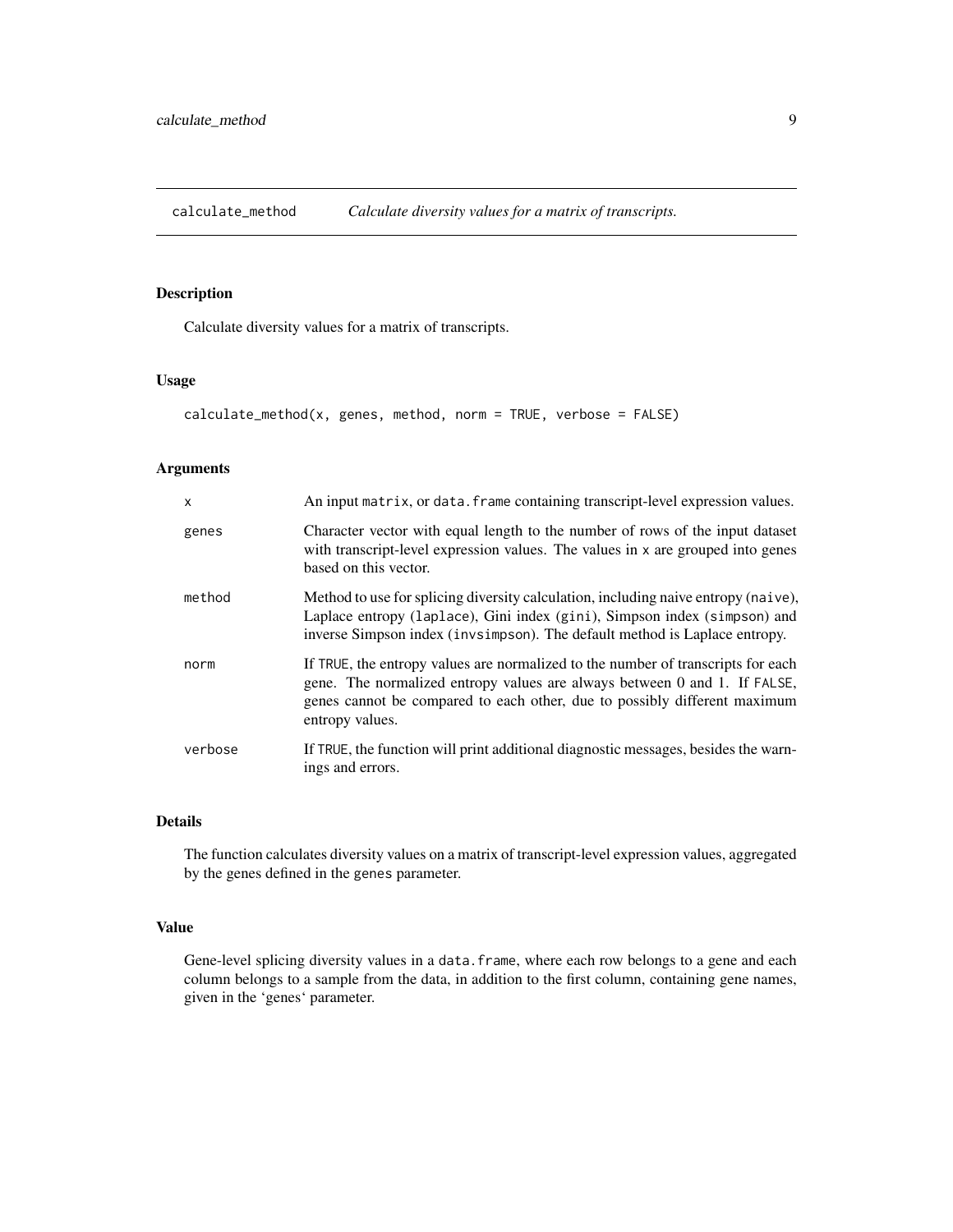<span id="page-9-0"></span>calculate\_simpson *#' Calculate Simpson index for a vector of transcript-level expression values of one gene.*

#### Description

#' Calculate Simpson index for a vector of transcript-level expression values of one gene.

#### Usage

calculate\_simpson(x)

#### Arguments

x Vector of expression values.

## Details

The function calculates a Simpson index as part of different diversity calculations. Given a vector of transcript-level expression values of a gene, this function characterize the diversity of splicing isoforms for a gene. If there only one single transcript, the resulted index will be NaN, as diversity cannot be calculated. If the expression of the given gene is 0, the diversity index will be NA.

### Value

A single gene-level Simpson index.

## Examples

```
# read counts for the transcripts of a single gene with 5 transcripts
x \le rnbinom(5, size = 10, prob = 0.4)
# calculate Simpson index
simpson <- calculate_simpson(x)
```
label\_shuffling *Calculate p-values using label shuffling.*

#### Description

Calculate p-values using label shuffling.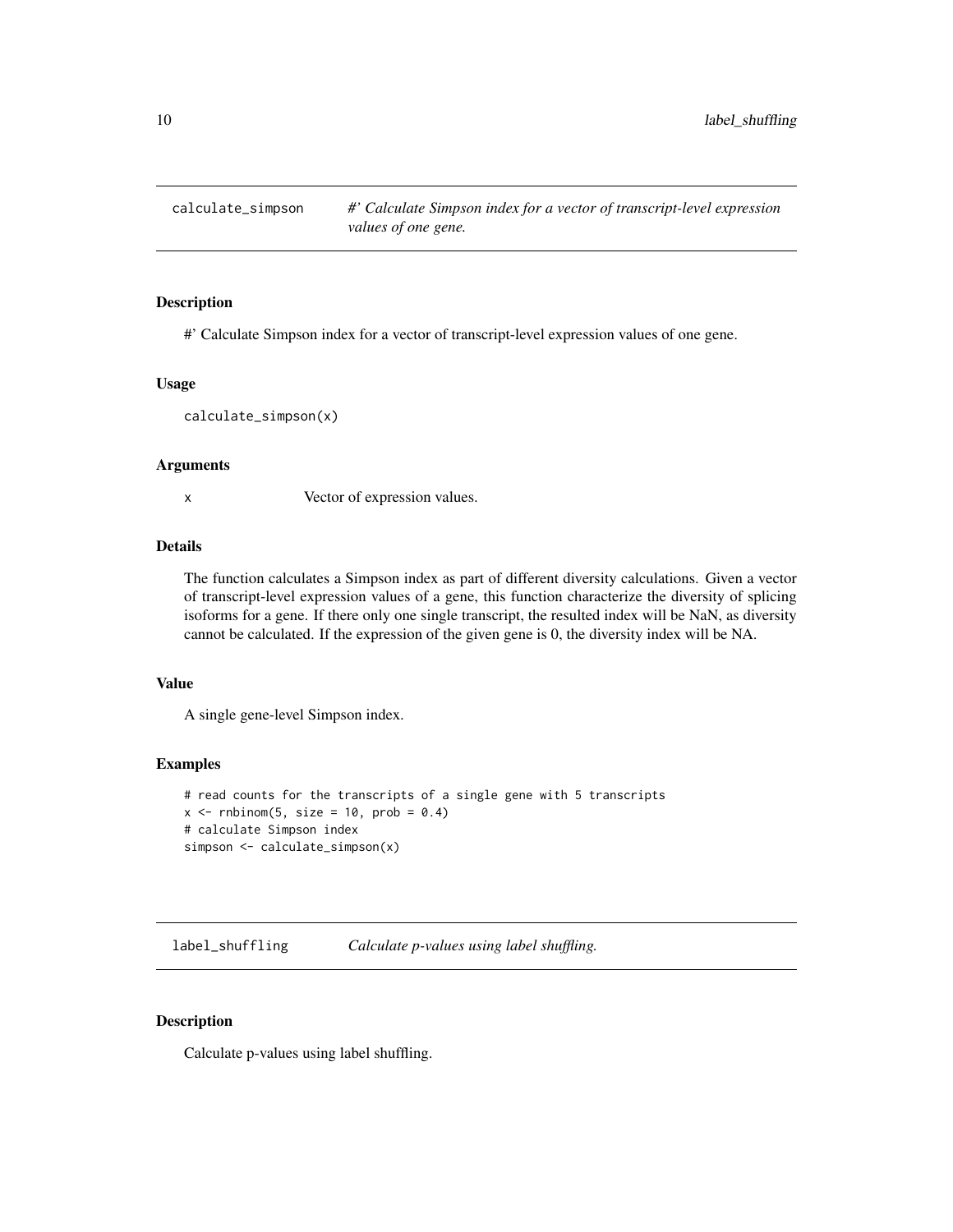<span id="page-10-0"></span>tcga\_brca\_luma\_dataset 11

## Usage

```
label_shuffling(
  x,
  samples,
  control,
  method,
  randomizations = 100,
 pcorr = "BH"
)
```
#### Arguments

| $\mathsf{x}$ | A matrix with the splicing diversity values.                                                                                    |
|--------------|---------------------------------------------------------------------------------------------------------------------------------|
| samples      | Character vector with an equal length to the number of columns in the input<br>dataset, specifying the category of each sample. |
| control      | Name of the control sample category, defined in the samples vector, e.g. control<br>$=$ 'Normal' or control $=$ 'WT'.           |
| method       | Method to use for calculating the average splicing diversity value in a condition.<br>Can be 'mean' or 'median'.                |
|              | randomizations The number of random shuffles.                                                                                   |
| pcorr        | P-value correction method applied to the results, as defined in the p. adjust<br>function.                                      |

#### Value

Raw and corrected p-values.

tcga\_brca\_luma\_dataset

*TCGA Luminal A breast cancer dataset*

## Description

Data from The Cancer Genome Atlas, downloaded on 08th September, 2020. It contains transcript level read counts of 20 patients with Luminal A type breast cancer (primary tumor and solid normal samples).

## Usage

```
data(tcga_brca_luma_dataset)
```
#### Format

A data frame with 996 rows and 41 columns. The first column contains gene names, all additional columns contain RNA-sequencing read counts for samples.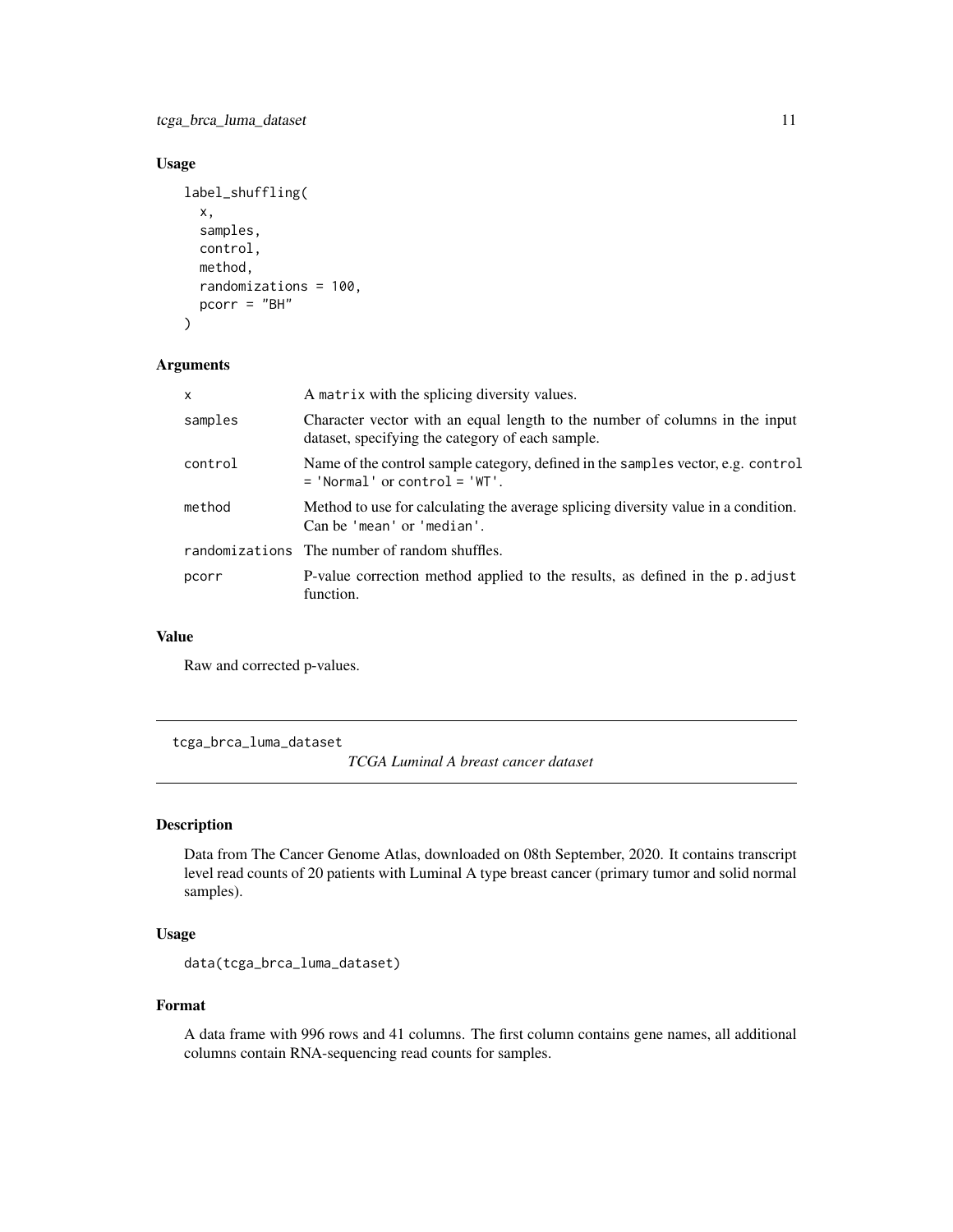## <span id="page-11-0"></span>Source

[TCGA Legacy](https://portal.gdc.cancer.gov/legacy-archive)

## References

The Cancer Genome Atlas Network (2012) Nature 490, 61–70 [\(doi:10.1038/nature11412\)](https://doi.org/10.1038/nature11412)

|  | wilcoxon |
|--|----------|
|  |          |

Calculate *p-values using Wilcoxon rank sum test.* 

## Description

Calculate p-values using Wilcoxon rank sum test.

## Usage

```
wilcoxon(x, samples, pcorr = "BH", paired = FALSE, exact = FALSE)
```
## Arguments

| X       | A matrix with the splicing diversity values.                                                                                    |
|---------|---------------------------------------------------------------------------------------------------------------------------------|
| samples | Character vector with an equal length to the number of columns in the input<br>dataset, specifying the category of each sample. |
| pcorr   | P-value correction method applied to the results, as defined in the p. adjust<br>function.                                      |
| paired  | If TRUE, the Wilcox-test will be paired, and therefore it will be a signed rank test<br>instead of the rank sum test.           |
| exact   | If TRUE, an exact p-value will be computed.                                                                                     |

## Value

Raw and corrected p-values in a matrix.